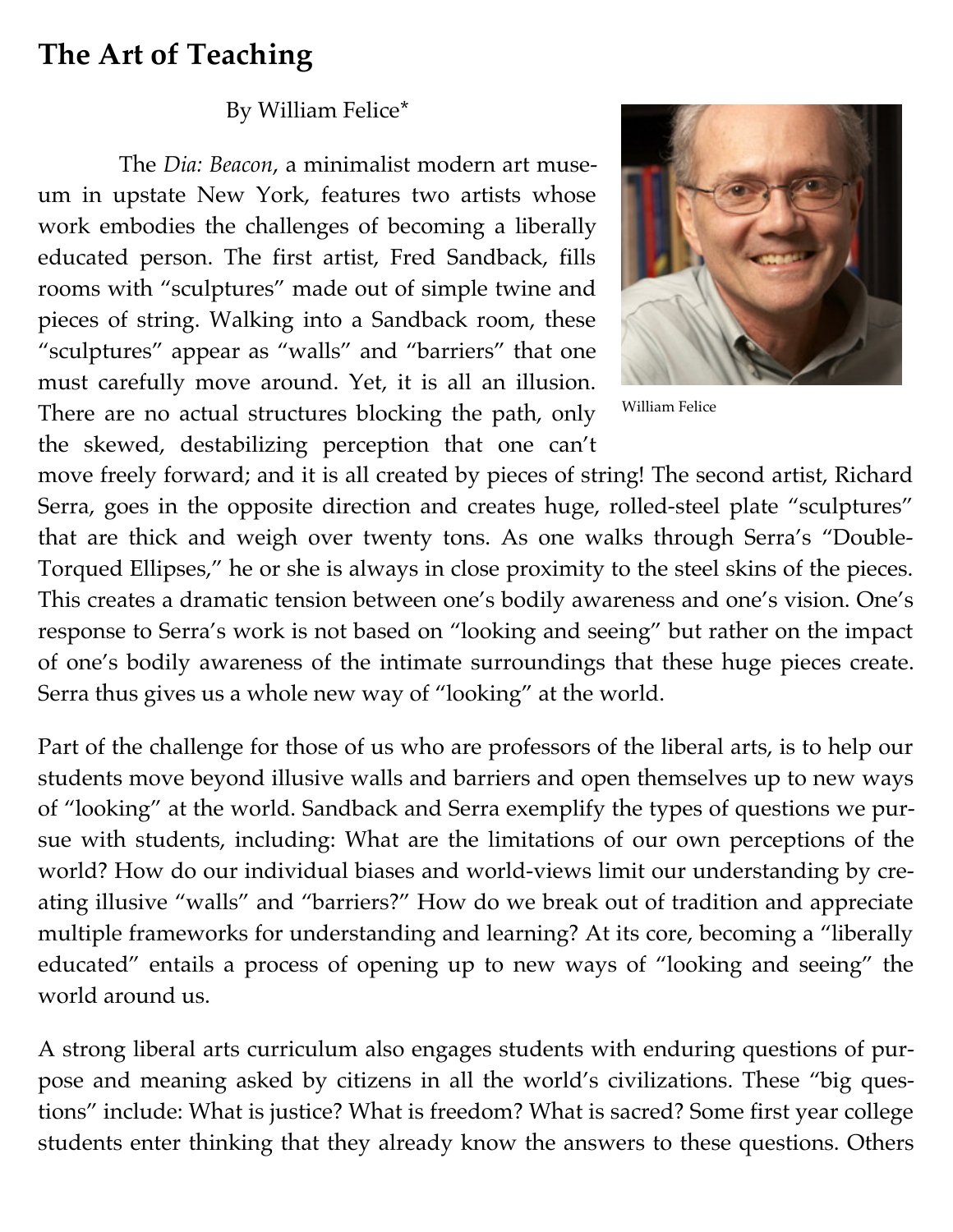view these discussions as an expensive diversion from the in-depth discipline training they need for future employment. To overcome this diffidence teachers must use their creative energy and imaginative pedagogy to help students appreciate the value of a liberal arts education.

For example, linking Langston Hughes vision of American patriotism and justice in his classic poem "Let America Be America Again," to then Senator Barack Obama's 2008 Berlin speech, where the future President described himself as "a fellow citizen of the world," can create a dynamic classroom. Students recognize the ways Obama adds a global dimension to Hughes vision of American citizenship. Does being an American patriot today also mean accepting global duties and global responsibilities?

Student conversations of justice today also inevitably gravitate towards environmental issues. To facilitate discussions of environmental justice, one of my former students came up with an intriguing classroom exercise. Students are divided into four groups based on their response to the following question: How does global warming make you feel? Happy? Sad? Angry? Depressed? Most students are either angry or depressed about climate change. But, others express the belief that the environmental consequences of global warming will force us to develop new and necessary technologies for survival—and it is survival that makes them happy. Through this exercise all views are freely expressed. Students are pushed to defend their positions based on scholarly research rather than opinion pieces and demagoguery.

The Museum of Modern Art (MOMA) in New York City sponsored a remarkable exhibit this summer titled "Rain Room." Inside a structure built in a lot directly adjacent to MOMA, visitors literally walked into a room full of falling water. One entered with trepidation, as it seemed impossible to walk through the room without getting drenched! Yet, through the visitors' interaction with the exhibit, the rain paused whenever a human body was detected. You could thus create your own path through this choreographed downpour! The best professors of the liberal arts help each student find his or her individual pathway through the academic downpour of information and competing approaches to knowledge. The exhilaration of teaching every fall semester lies in being able to help a brand new group of young students discover the value and joy of a liberal arts education.